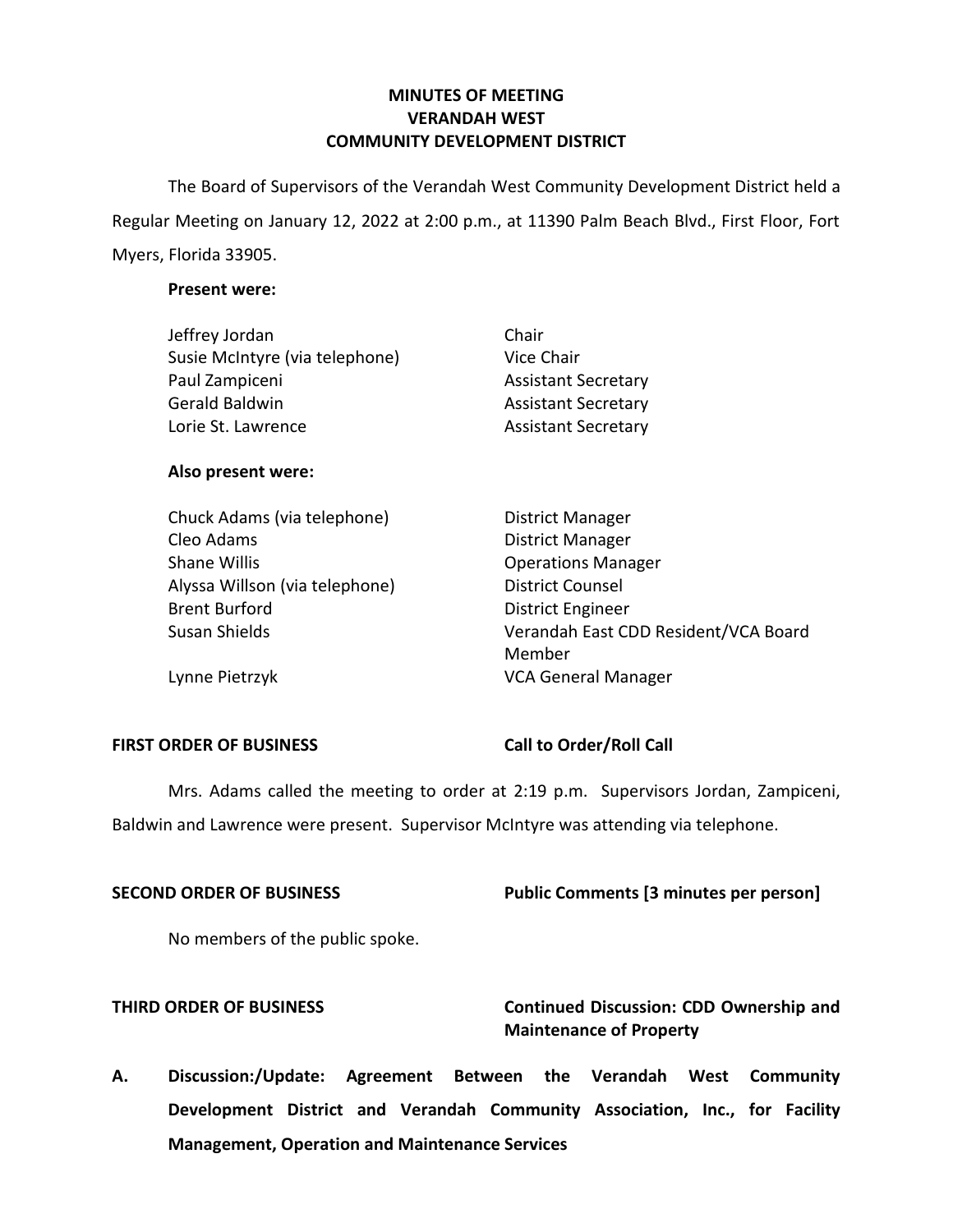#### **VERANDAH WEST CDD**

#### **January 12, 2022**

Ms. Willson stated this Agreement would be tabled. Extended discussions occurred with the Developer and the VCA representative. An updated Agreement reflecting recent discussions is being prepared. The District Engineer is preparing exhibits to accurately describe the wall, which primarily affects the Verandah East CDD (VECDD). An Agreement solidifying the various CDD maintenance responsibilities should be presented at the next meeting. VECDD asked for a delegate of their Board to attend and participate in meetings with the VCA. The consensus was that Mr. Baldwin would serve as the delegate for the Verandah West CDD (VWCDD).

# **B. Consideration of Conveyance Documents**

### **I. Bill of Sale - Winding River**

Ms. Willson presented the Bill of Sale for Tracts C-1, LK-1 and LK-2 of Winding River, Parcel 102, as described in Exhibit A.

Mr. Burford stated C-1 is a conservation tract and the LK tracts are lake tracts.

Discussion ensued and a map depicting the locations of the tracts was consulted.

 **On MOTION by Mr. Jordan and seconded by Mr. Zampiceni, with all in favor, the Winding River Bill of Sale, was approved.** 

### **II. Release of License Agreement**

Ms. Willson recommended tabling this to the next meeting and considering it in conjunction with Item 3A.

#### **III. Special Warranty Deed to CDD (Royal Palm)**

Ms. Willson presented the Special Warranty Deed for Tract L of Royal Palm as described

in Exhibit A. Mr. Burford stated Tract L is a lake tract in the Winding River neighborhood.

Discussion ensued and a map depicting the location of the tract was consulted.

 **On MOTION by Mr. Baldwin and seconded by Mr. Jordan, with all in favor, the Special Warranty Deed for Royal Palm, was approved.** 

#### **IV. Special Warranty Deed to CDD (Winding River, Parcel 102)**

Ms. Willson presented the Special Warranty Deed for Tracts C-1, LK-1 and LK-2 of Winding River, Parcel 102 as described in Exhibit A.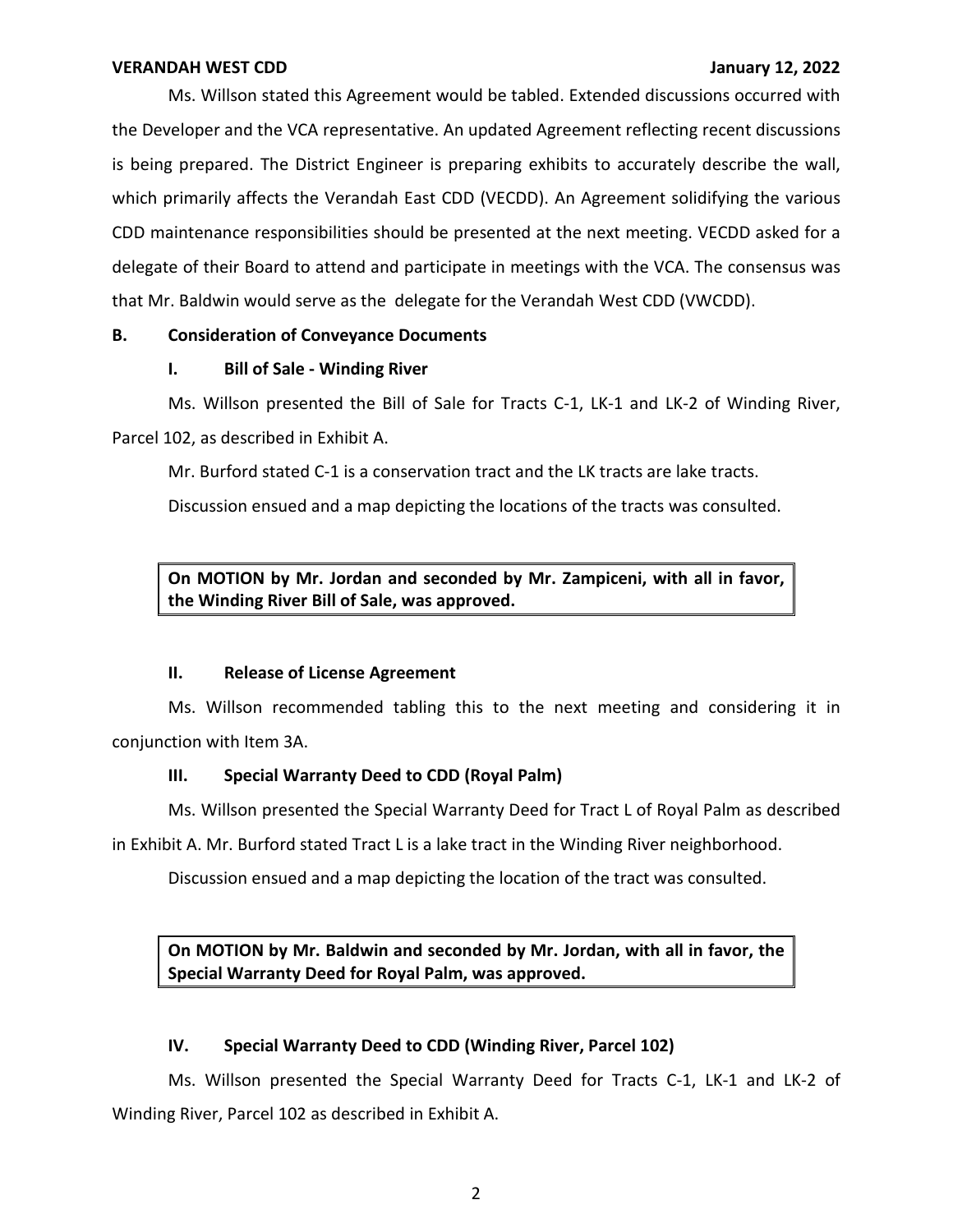**On MOTION by Mr. Jordan and seconded by Mr. Zampiceni, with all in favor, the Special Warranty Deed for Winding River, Parcel 102, was approved.** 

### **V. Bill of Sale - Royal Palm**

Ms. Willson presented the Bill of Sale for Tract L of Royal Palm, described in Exhibit A.

 **On MOTION by Mr. Baldwin and seconded by Mr. Jordan, with all in favor, the Bill of Sale for Royal Palm, was approved.** 

 **Relating to the Amendment of the Annual Budget for the Fiscal Year Beginning October 1, 2020, and Ending September FOURTH ORDER OF BUSINESS Consideration of Resolution 2022-01, 30, 2021** 

Mrs. Adams presented Resolution 2022-01. Mr. Adams presented the proposed amended Fiscal Year 2021 budget. As some line items were nearly at budget, amending the Fiscal Year 2021 budget was recommended to avoid the possibility of an audit finding if any journal entry adjustments may cause an issue.

 **On MOTION by Mr. Zampiceni and seconded by Mr. Jordan, with all in favor, Resolution 2022-01, Relating to the Amendment of the Annual Budget for the Fiscal Year Beginning October 1, 2020, and Ending September 30, 2021, was adopted.** 

FIFTH ORDER OF BUSINESS **Consideration of Johnson Engineering, Inc., Stormwater Management Needs Analysis Proposal** 

 submittal of the Stormwater Management Needs Analysis Report. Mr. Burford presented the Johnson Engineering, Inc., proposal for preparation and

 **On MOTION by Mr. Jordan and seconded by Mr. Zampiceni, with all in favor, Management Needs Analysis Report, in a not to exceed amount of \$8,450, was the Johnson Engineering, Inc., proposal for preparation of the Stormwater approved.**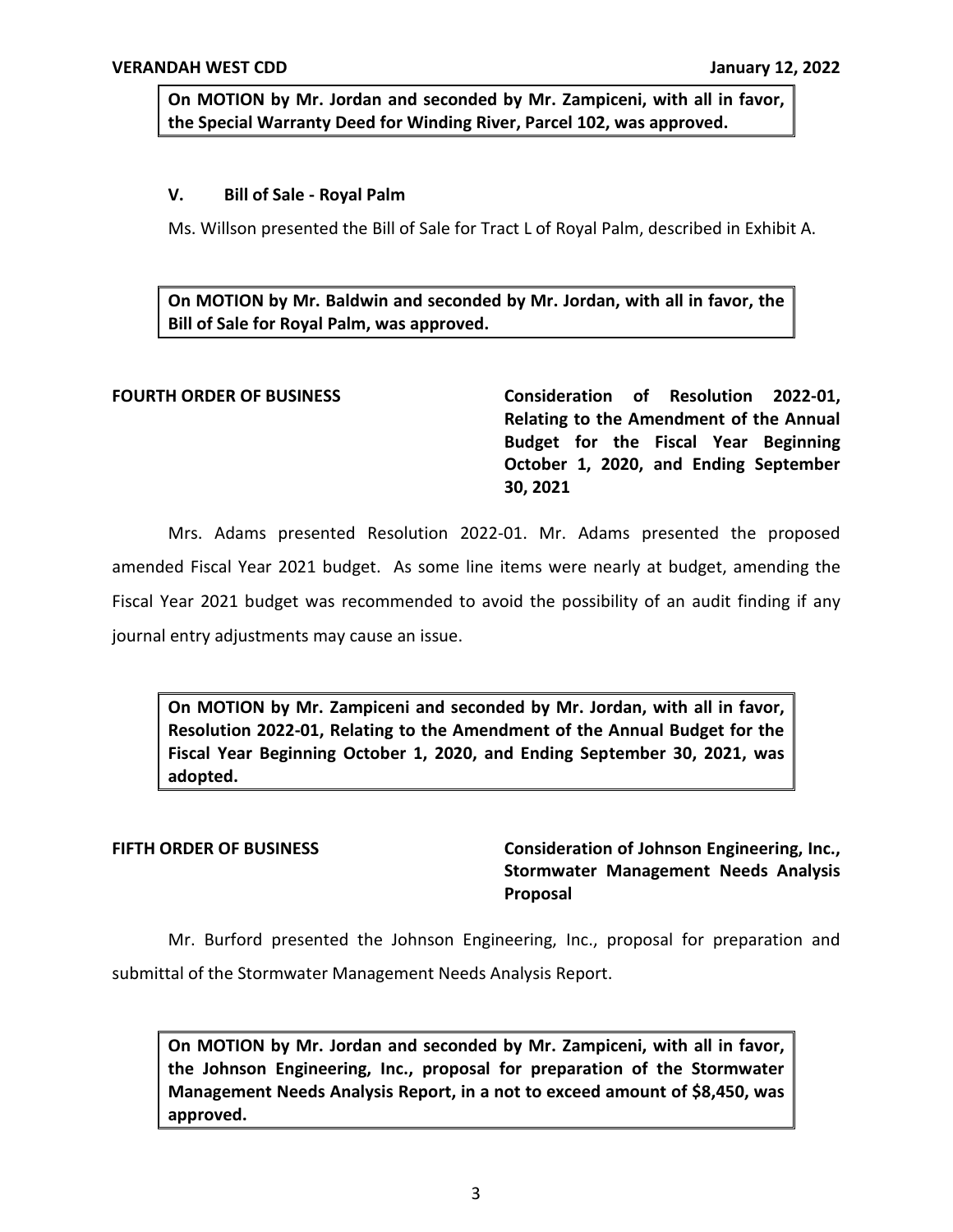# **VERANDAH WEST CDD**

# **SIXTH ORDER OF BUSINESS Ratification of HGS Transition Letter**

# • **Kutak Rock LLP Retention and Fee Agreement**

Ms. Willson presented the joint letter by Hopping Green & Sams and Kutak Rock, LLP

and the Kutak Rock Retention and Fee Agreement, previously executed by the Chair.

 **On MOTION by Mr. Jordan and seconded by Ms. St. Lawrence, with all in favor, engagement of Kutak Rock, LLP, for District Counsel Services, and the Retention and Fee Agreement, were approved.** 

SEVENTH ORDER OF BUSINESS Discussion: Statutory Changes from 2021 **Legislative Session** 

### **A. Wastewater and Stormwater Needs Analysis**

This item was addressed during the Fifth Order of Business.

- **B. Prompt Payment Policies** 
	- **Consideration of Resolution 2022-02 Adopting Prompt Payment Policies and Procedures Pursuant to Chapter 218, Florida Statutes; Providing a Severability Clause; and Providing an Effective Date**

Ms. Willson presented Resolution 2022-02 and discussed new legislation making it

necessary for the CDD to implement prompt payment policies for construction contracts.

 **On MOTION by Mr. Baldwin and seconded by Mr. Zampiceni, with all in favor, Resolution 2022-02 Adopting Prompt Payment Policies and Procedures Pursuant to Chapter 218, Florida Statutes; Providing a Severability Clause; and Providing an Effective Date, was adopted.** 

#### **Acceptance Statements as of November 30, 2021 EIGHTH ORDER OF BUSINESS Acceptance of Unaudited Financial**

Mrs. Adams presented the Unaudited Financial Statements as of November 30, 2021. The financials were accepted.

# **NINTH ORDER OF BUSINESS Approval of October 13, 2021 Regular Meeting Minutes**

Mrs. Adams presented the October 13, 2021 Regular Meeting Minutes.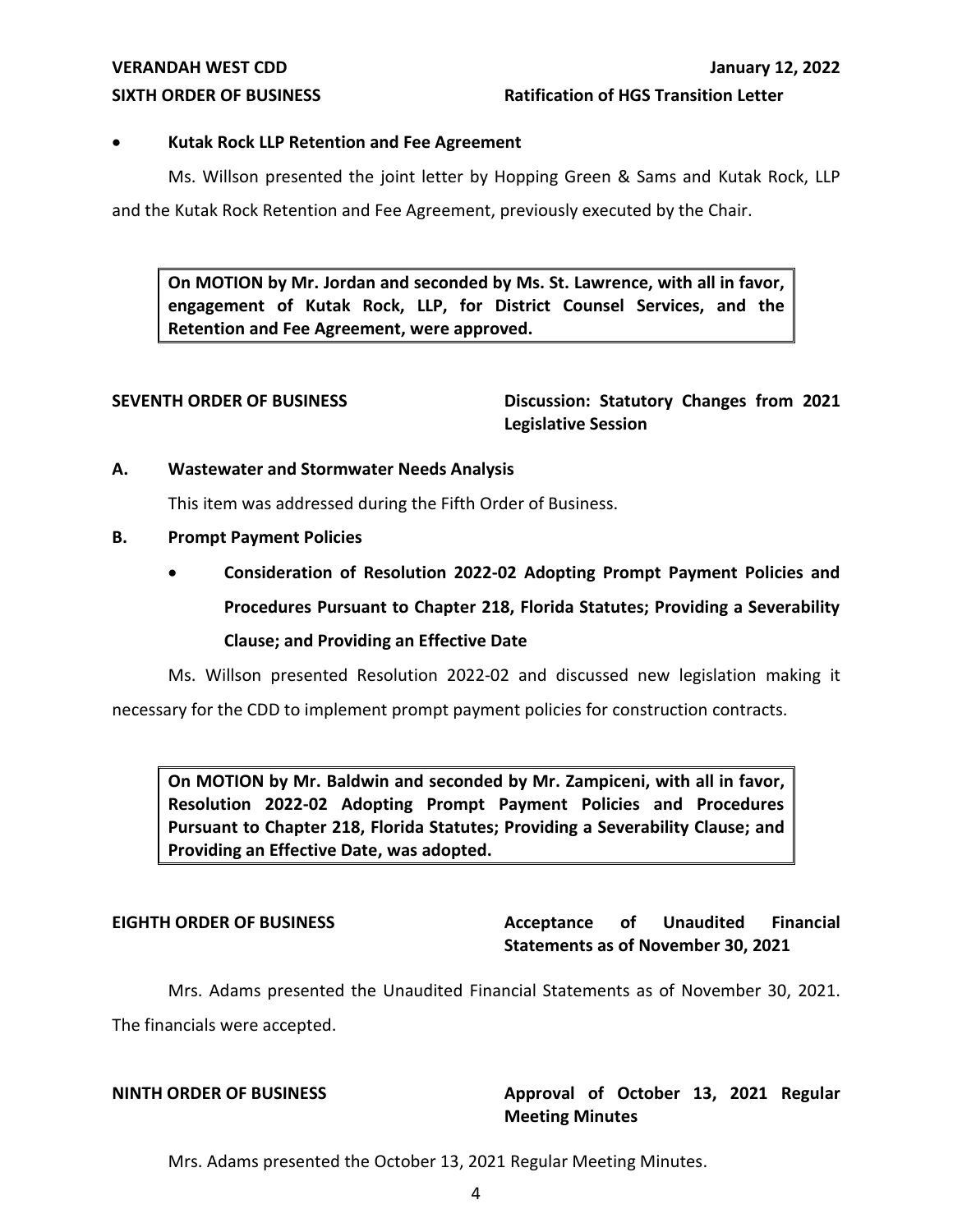The following changes were made:

Line 23: Insert "/VCA Board Member" after "Resident"

Line 24: Change "Dietrich" to "Pietrzyk"

Line 24: Change "Board Member" to "General Manager"

 **On MOTION by Mr. Jordan and seconded by Mr. Baldwin, with all in favor, the October 13, 2021 Regular Meeting Minutes, as amended, were approved.** 

### **TENTH ORDER OF BUSINESS** Staff Reports

**A. District Counsel:** *Kutak Rock LLP* 

There was no report.

**B. District Engineer:** *Johnson Engineering, Inc.* 

There was no report.

# **C. District Manager:** *Wrathell, Hunt and Associates, LLC*

A Board Member stated it appears that several areas were not turned over to the CDD, including a lake in Cottonwood Bend and a nature area in Pebble Brook. Mr. Burford stated he would research the matter.

Mrs. Adams stated that Mr. Moore requested copies of the CDD's recent Florida Power & Light (FPL) invoices in order to address discrepancies. The invoices, which were approximately \$11 monthly, would be researched and updates would be provided.

# • **NEXT MEETING DATE: May 11, 2022 at 2:00 P.M.**

# o **QUORUM CHECK**

All Supervisors confirmed their attendance at the May 11, 2022 meeting.

# **ELEVENTH ORDER OF BUSINESS Supervisors' Requests**

There were no Supervisors' requests.

# **TWELFTH ORDER OF BUSINESS Adjournment**

 **On MOTION by Mr. Jordan and seconded by Mr. Zampiceni, with all in favor, the meeting adjourned at 2:39 p.m.**